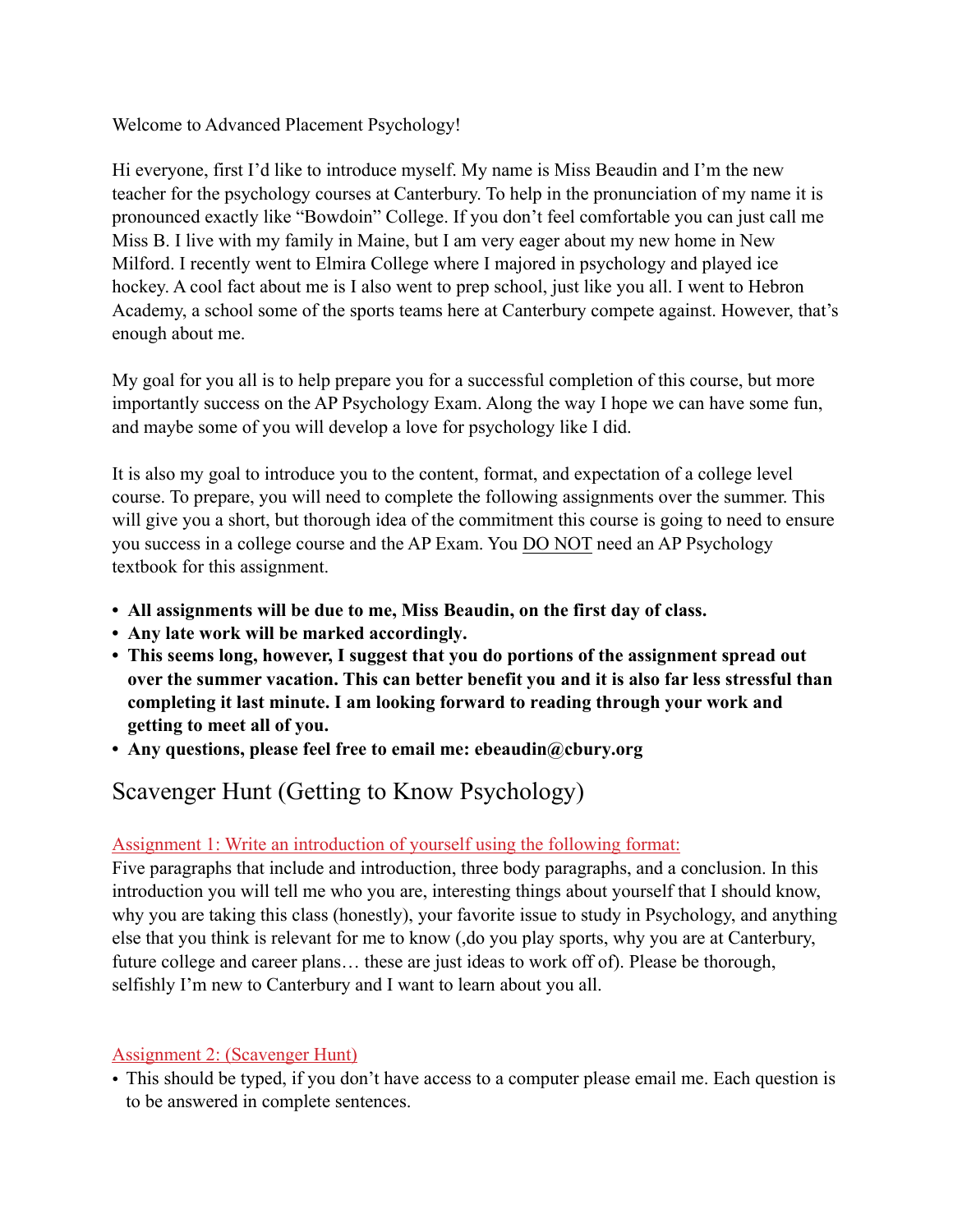# Biological Psychology

• This emphasizes the relationship between biology and behavior. Here we will examine how the nervous system works.

Directions: Complete the following questions as an introduction to the subfields of psychology. Use the suggested websites to answer the questions. If a link does not work, feel free to explore for the answers due to links expiring overtime. This seems like a lot of pages, however each small task is only a very brief overview of the many subsets of psychology we will cover.

Go here: http://www2.estrellamountain.edu/faculty/farabee/BIOBK/BioBookNERV.html

- What are neurons?
- How do they work?
- List the parts of each neuron and explain its function (dendrites, cell body, axons, myelin sheath, nodes of ranvier, terminal branches, terminal buttons)
- List the three types of neurons with their other names (sensory, motor and interneuron)
- What is the function of the peripheral nervous system?
- What is the function of the central nervous system?

#### Go here:

http://www.emedicinehealth.com/anatomy\_of\_the\_endocrine\_system/article\_em.htm#Endocrine %20System%20Introduction

- What is the endocrine system?
- What are some things regulated by the endocrine system?

Go here: http://www.radiologyinfo.org/en/info.cfm?PG=fmribrain

- What does MRI stand for?
- What are MRI's of the brain used for?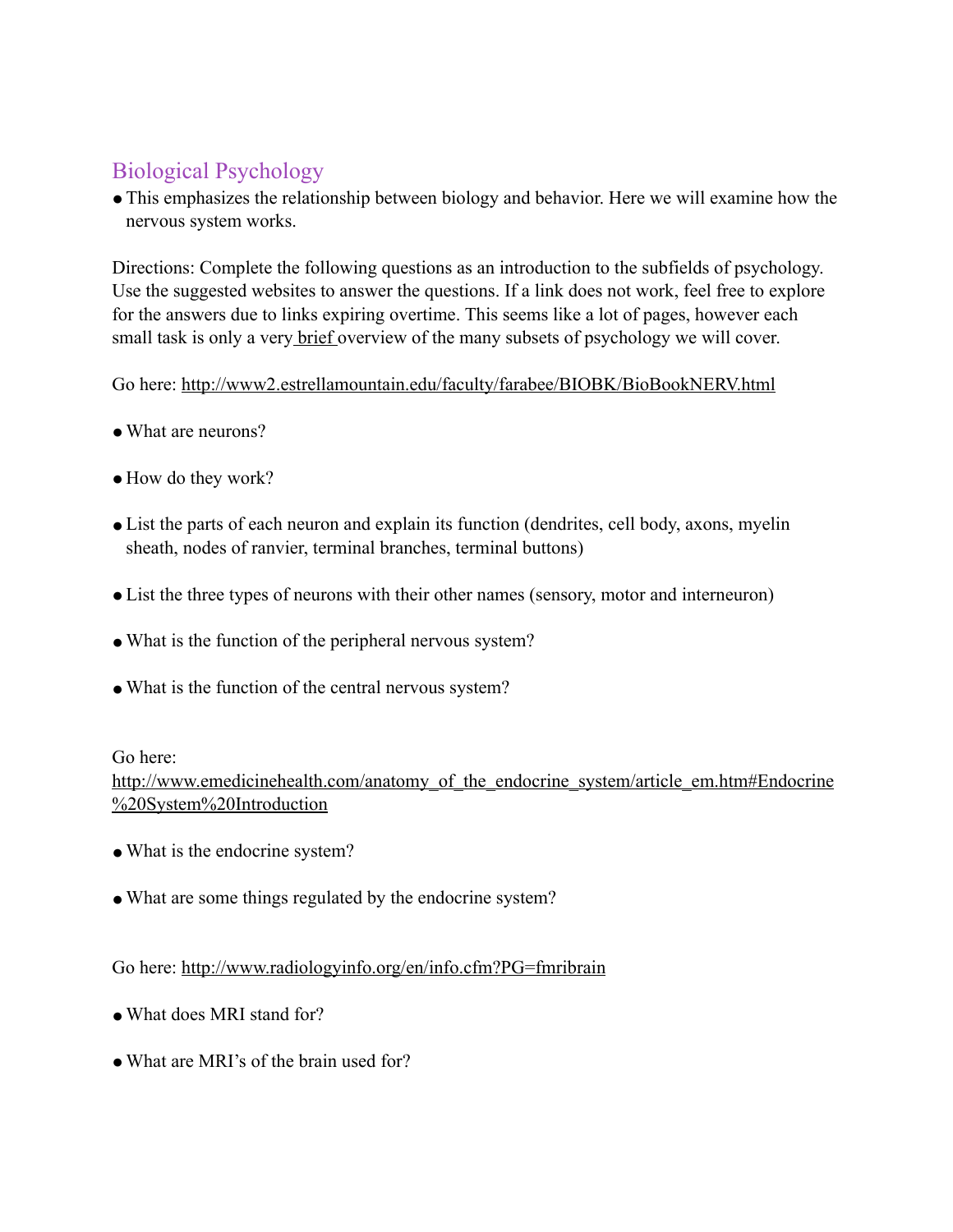### Go here: http://www.radiologyinfo.org/en/info.cfm?PG=pet

- What does PET stand for?
- What functions can a PET scan monitor?

Search the internet for a diagram of "Brain Structures and their functions". • List and explain 3 parts of the brain and their functions. Go here: http://www.intelliscript.net/test\_area/questionnaire/questionnaire.cgi

and here: http://www.news.com.au/national/left-brain-vs-right-brain/storye6frfkp9-1111114517613

Take the Right Brain vs. Left Brain test.

- Are you right brained or left brained?
- Do you agree with the description of your dominant side? Explain.
- List the tasks of the left hemisphere.
- List the tasks of the right hemisphere.

Go here: http://www.youtube.com/watch?v=YL\_6OMPywnQ

#### Watch the above on phantom limb syndrome.

- What is phantom limb syndrome?
- Explain how it is treated.
- Why do you think it is effective?

### Sensation and Perception

• This subfield involves processing the information gathered by the nervous system and the brain into meaningful experiences and feelings.

Go here: http://psychology.about.com/od/statesofconsciousness/a/SleepStages.htm

• What are the 5 stages of sleep?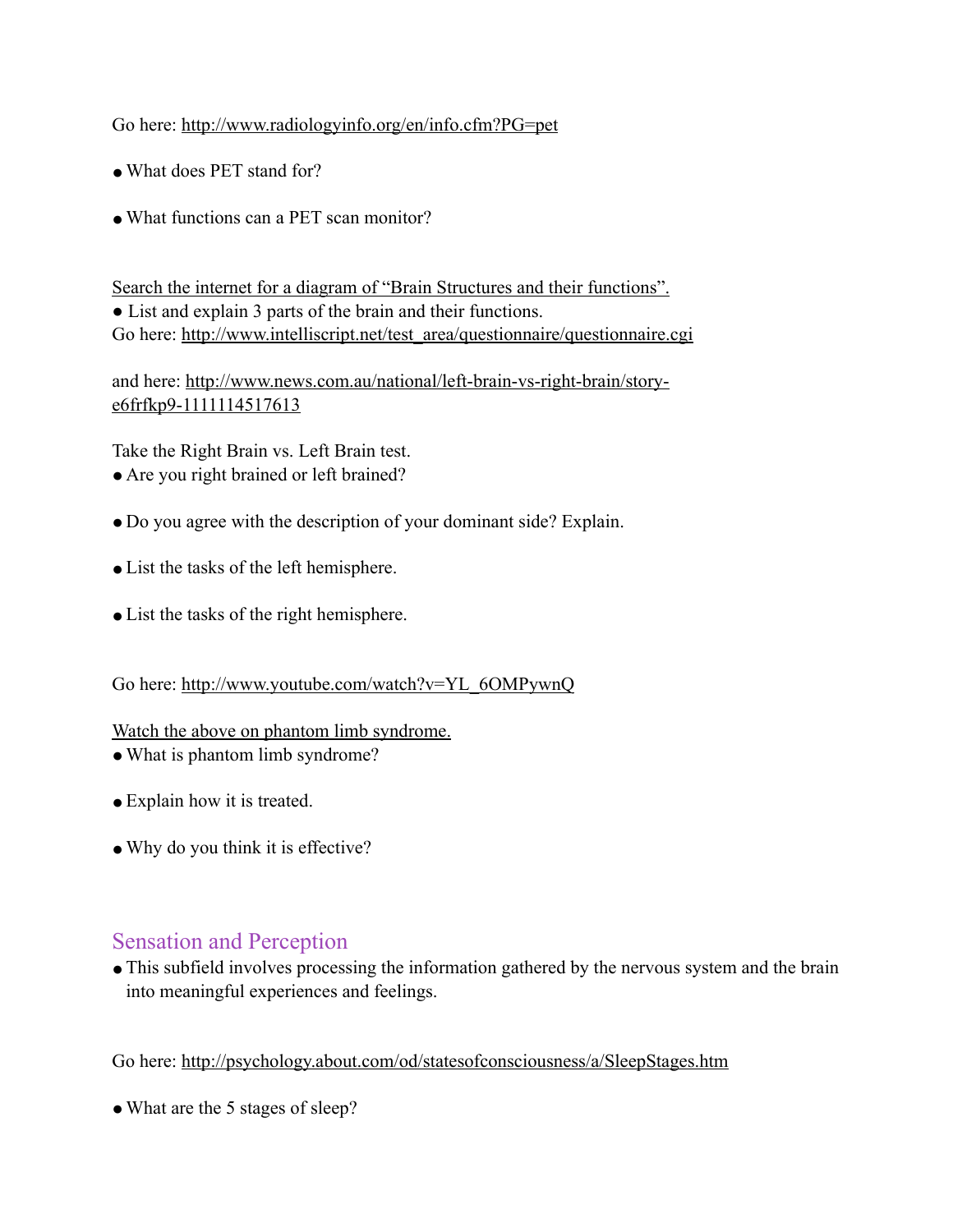- What is the difference between stages 1-4 and stage 5 sleep?
- List the stages of sleep and their associated brain waves.

Go here: http://www1.villanova.edu/villanova/studentlife/health/promotion/goto/resources/ drugclassifications.html

●Identify the types of drugs and explain their effects on consciousness. Include at least examples of each category.

### Consciousness

• The focus in this field is on states of mind and how they are altered through experiences, sleep, and biological functions.

Go here: http://nobelprize.org/educational\_games/medicine/pavlov/readmore.html

- Describe the Pavlov's Dog experiment.
- What was he trying to investigate?
- ●Why were Pavlov's experiments so important to psychology?

Go here: http://www.simplypsychology.org/operant-conditioning.html

- What is operant conditioning?
- Who's research was Skinner's work based on?
- ●Watch the video under reinforcement. What is the purpose of reinforcement?
- What is the purpose of punishment?
- How have you seen operant condition in your own lives? How have your parents tried to employ it?

Go here: http://www.educationplanner.org/students/self-assessments/learning-styles.shtml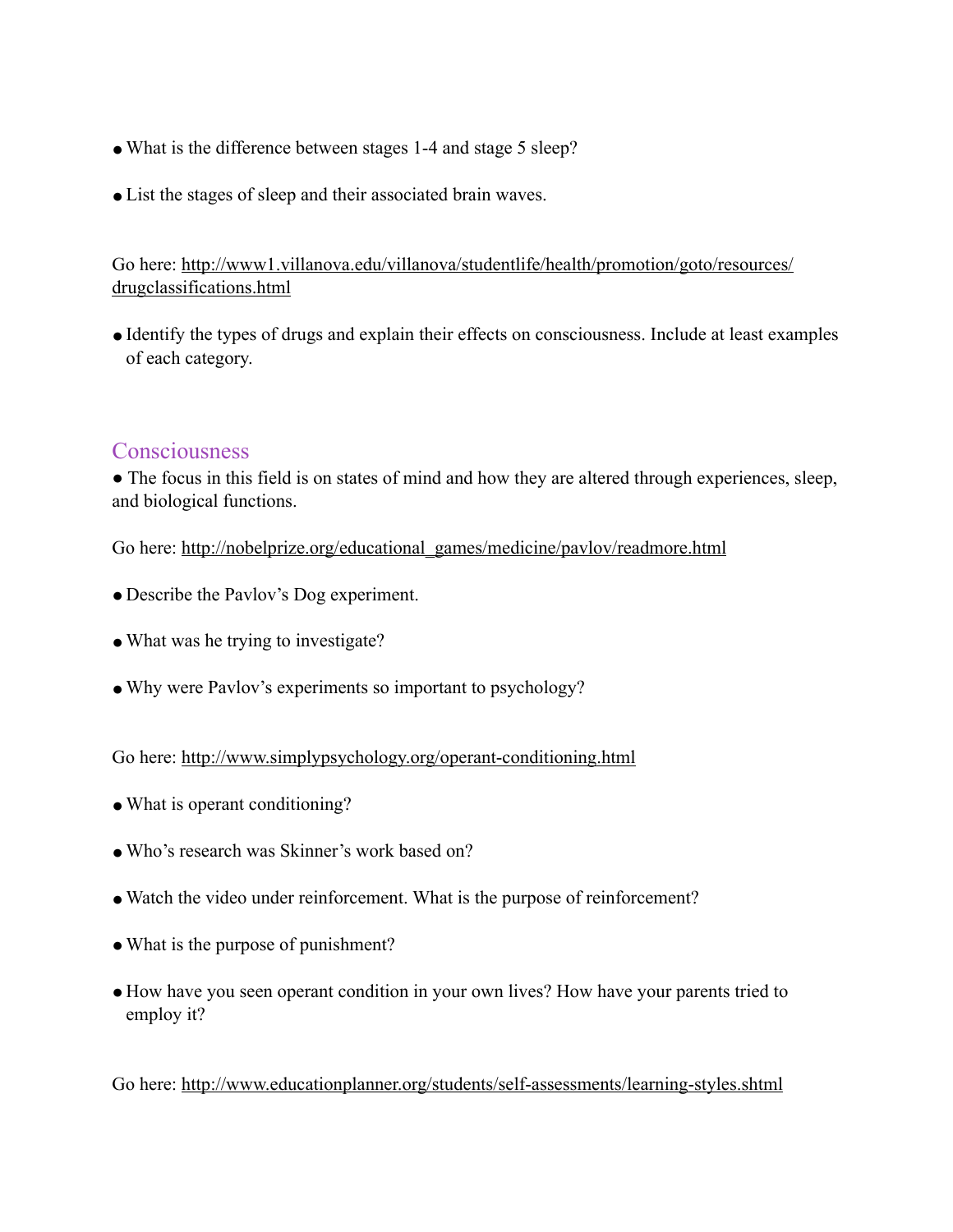Take the quiz on learning styles.

In a short paragraph analyze the quiz questions and results.

- What types of questions were asked?
- Do you think the description of the results could help you in your study habits?
- Why do you think people learn in different ways?

### Learning

●There are several types of learning which psychologists focus on. Research and practice can center on the way the brain retains information as well as how learning can impact and change behavior.

Go here: http://www.simplypsychology.org/memory.html

●List the 3 important aspects of memory processing and give an explanation of each.

Go here: http://www.simplypsychology.org/short-term-memory.html

• Explain the key factors in short term memory.

#### Go here: http://www.youtube.com/watch?v=oHeEQ85m79I

Watch this episode on Endless memory.

- Explain autobiographical memory.
- Do you think this would help or hinder a person in life? Explain why.

#### Go here: http://www.davidmyers.org/Brix?pageID=65

●In a short paragraph discuss one of your own fears that might seem illogical to others. What are the influences on our intuitions about risk?

## Cognition and Memory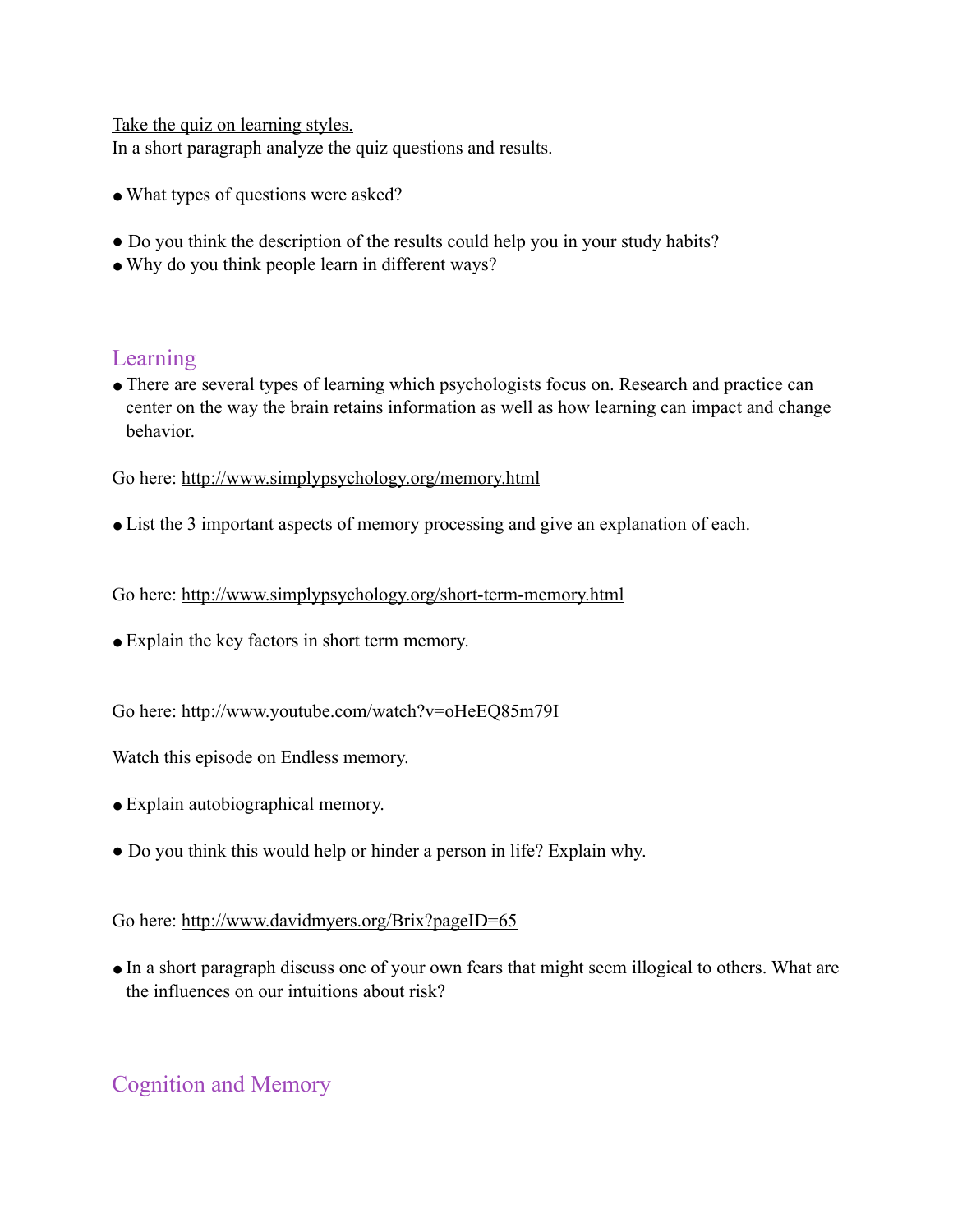● Information and research here will focus on memory, thinking, language and intelligence.

#### Go here: http://allpsych.com/psychology101/emotion.html

- What are the parts of the James-Lange theory?
- How does the Cannon-Bard theory look different?

• Which of the theories do you feel is most accurate? Explain your answer. Motivation, Emotion, and Stress

● Here psychologists focus on the influences of motivations, and the causes and impacts of human emotions.

#### Go here: http://www.theatlanticwire.com/technology/2011/08/what-facebook-does-kids-brains/ 40973/

Read the article as an introduction to some of the current issues of developmental psychology. In a short paragraph discuss the extent to which you agree with the author's point of view. Overall, is Facebook more helpful or harmful to kids? Explain.

### Development

● Focus on changes in behavior, emotion, cognition and perception throughout the lifespan.

Go here: http://www.psych.uncc.edu/pagoolka/typea-b-intro.html

Take the 'Type A/B' Personality Test

- Describe your results. Do you think they are accurate?
- What could be some problems with this type of test?

### Personality

● Focus on our underlying patterns of thinking, feeling, and behaving.

Go here: http://www.health.com/health/gallery/thumbnails/0,,20393228,00.html

• Choose 3 of the "10 Things to Say (and 10 Not to Say) to Someone with Depression" and explain why you think sometimes people give the wrong advise in this area.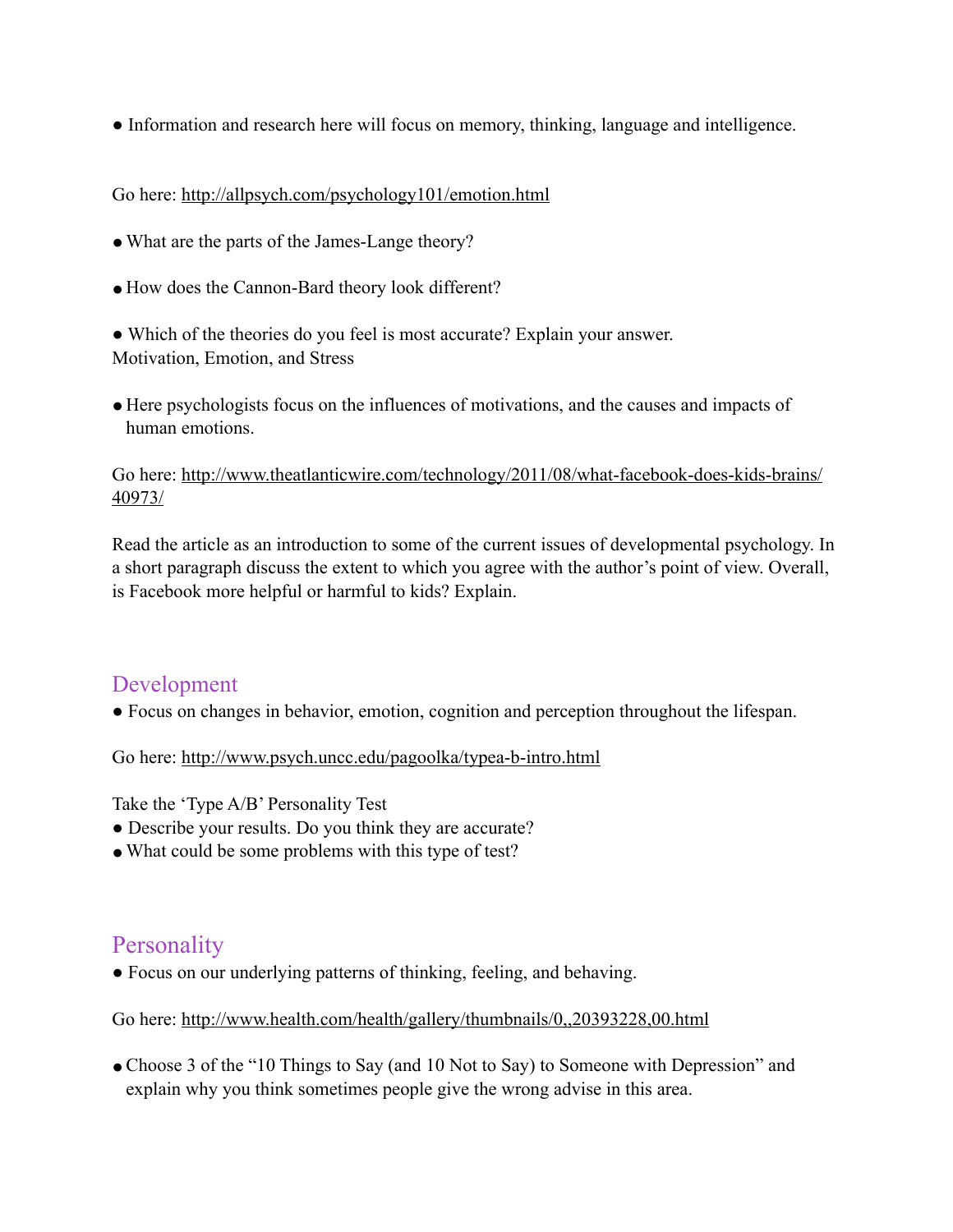● How can we help educate people on how to help friends and family that might be suffering from depression?

1.

2.

3.

### Disorders and Treatments

● Focus of the causes and definition of mental disorders as well as appropriate ways to treat these conditions.

Go here: http://psychology.about.com/od/historyofpsychology/a/milgram.htm

Milgram's Study:

- Summarize the experiment.
- What percent of the participants were willing to administer the highest level of shock?

○ Explain what this experiment has to do with the understanding of the Nazi War criminal's behavior during World War II.

Go here: http://www.simplypsychology.org/asch-conformity.html

Solomon-Asch Study:

- Summarize the experiment.
- What are the conditions necessary to facilitate conformity?
- ○Explain why they facilitate conformity.

Go here: http://www.prisonexp.org/

Read the article.

Follow through the slideshow and watch the video to answer these questions on the Zimbardo prison experiment.

● How do you think you would have behaved if you were a prisoner in this situation? Would you have rejected these privileges in order to maintain prisoner solidarity? In 2003 U.S. soldiers abused Iraqi prisoners held at Abu Ghraib, 20 miles west of Baghdad. The prisoners were stripped, made to wear bags over their heads, and sexually humiliated while the guards laughed and took photographs.